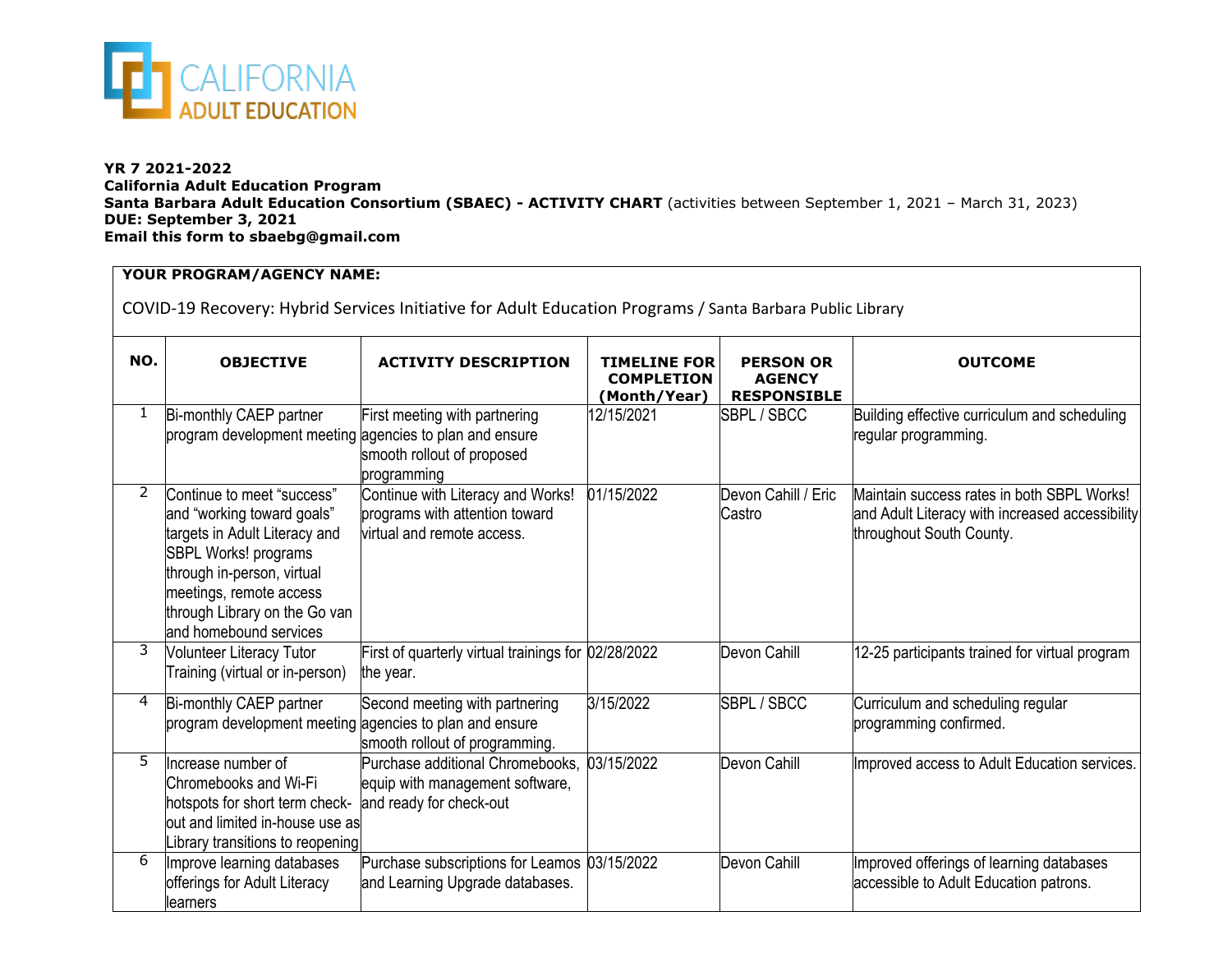|    | Expand ESL Adult Literacy<br>learning cohort in the<br>community.                                                              | Teacher and Tutor Forum #1                                                                                                                                                             | 3/31/2022  | SBPL/SBCC         | Professional development for SBCC ESL<br>faculty and SBPL volunteer tutors. Increased<br>awareness of respective programs.                         |
|----|--------------------------------------------------------------------------------------------------------------------------------|----------------------------------------------------------------------------------------------------------------------------------------------------------------------------------------|------------|-------------------|----------------------------------------------------------------------------------------------------------------------------------------------------|
| 8  | Complete 1st ServSafe Food<br>Managers course in<br>partnership with SBCC                                                      | ServSafe Food Managers Course                                                                                                                                                          | 4/30/2022  | SBPL / SBCC       | Improved access to free essential training for<br>food industry employees                                                                          |
| 9  | Marketing                                                                                                                      | Radio Ad / Print Ad Campaign                                                                                                                                                           | 05/15/2022 | Devon Cahill      | Increased awareness of services                                                                                                                    |
| 10 | Bi-monthly CAEP partner<br>program development meeting implement programming.                                                  | Meeting with partnering agencies to 5/15/2022                                                                                                                                          |            | SBPL / SBCC       | Curriculum established and regularly<br>scheduled programming made available to<br>community members                                               |
| 11 | Develop user end survey                                                                                                        | Develop survey to track successes<br>and challenges for all CAEP<br>supported Adult Education<br>Programs in alignment with required<br><b>CAEP</b> reporting standards                | 05/15/2022 | Devon Cahill      | Quantify user end feedback in alignment with<br><b>CAEP</b> standards                                                                              |
| 12 | <b>Volunteer Literacy Tutor</b><br>Training (virtual or in-person)                                                             | Second of quarterly virtual trainings 05/31/2022<br>for the year.                                                                                                                      |            | Devon Cahill      | All participants trained for virtual program                                                                                                       |
| 13 | Evaluate Program                                                                                                               | Assess/measure<br>1<br>effectiveness and value of<br>the program after 6<br>months.<br>Meet with ServSafe and<br>2.<br>ESL program partners to<br>plan for continuation of<br>program. | 05/30/2022 | SBPL / SBCC       | Effectiveness evaluated to create informed<br>action plans to reinforce successful aspects<br>of program and reevaluate less successful<br>aspects |
| 14 | Renew/activate subscriptions<br>to various software and<br>databases available                                                 | Renew subscriptions to JobsNow /<br>VetNow, etc.                                                                                                                                       | 06/01/2022 | Devon Cahill      | Uninterrupted vocational and language<br>literacy services.                                                                                        |
| 15 | <b>Expand ESL Adult Literacy</b><br>learning cohort in the<br>community.                                                       | Teacher and Tutor Forum #2                                                                                                                                                             | 6/30/2022  | SBPL/SBCC         | Professional development for SBCC ESL<br>faculty and SBPL volunteer tutors. Increased<br>awareness of respective programs.                         |
| 16 | Continue ServSafe food<br>managers and handlers<br>program in partnership with<br><b>SBCC's School of Extended</b><br>earning. | Purchase new subscriptions for<br>ServSafe food manager's and<br>handlers exams based on demand<br>trends                                                                              | 07/01/2022 | SBPL / SBCC       | Jninterrupted partnership program                                                                                                                  |
| 17 | Bi-monthly CAEP partner<br>program development meeting implement and assess                                                    | Meeting with partnering agencies to 7/15/2022<br>programming                                                                                                                           |            | SBPL/SBCC         | Programs for patrons continue. Assessment<br>to ensure fine-tuning of programs to meet<br>community need                                           |
| 18 | Collect data for reporting                                                                                                     | Collect data for end of fiscal year<br>report and communicate with<br>partnering agencies                                                                                              | 07/31/2022 | Devon/Eric Castro | Improved program effectiveness assessment<br>ability and strengthened partnership                                                                  |